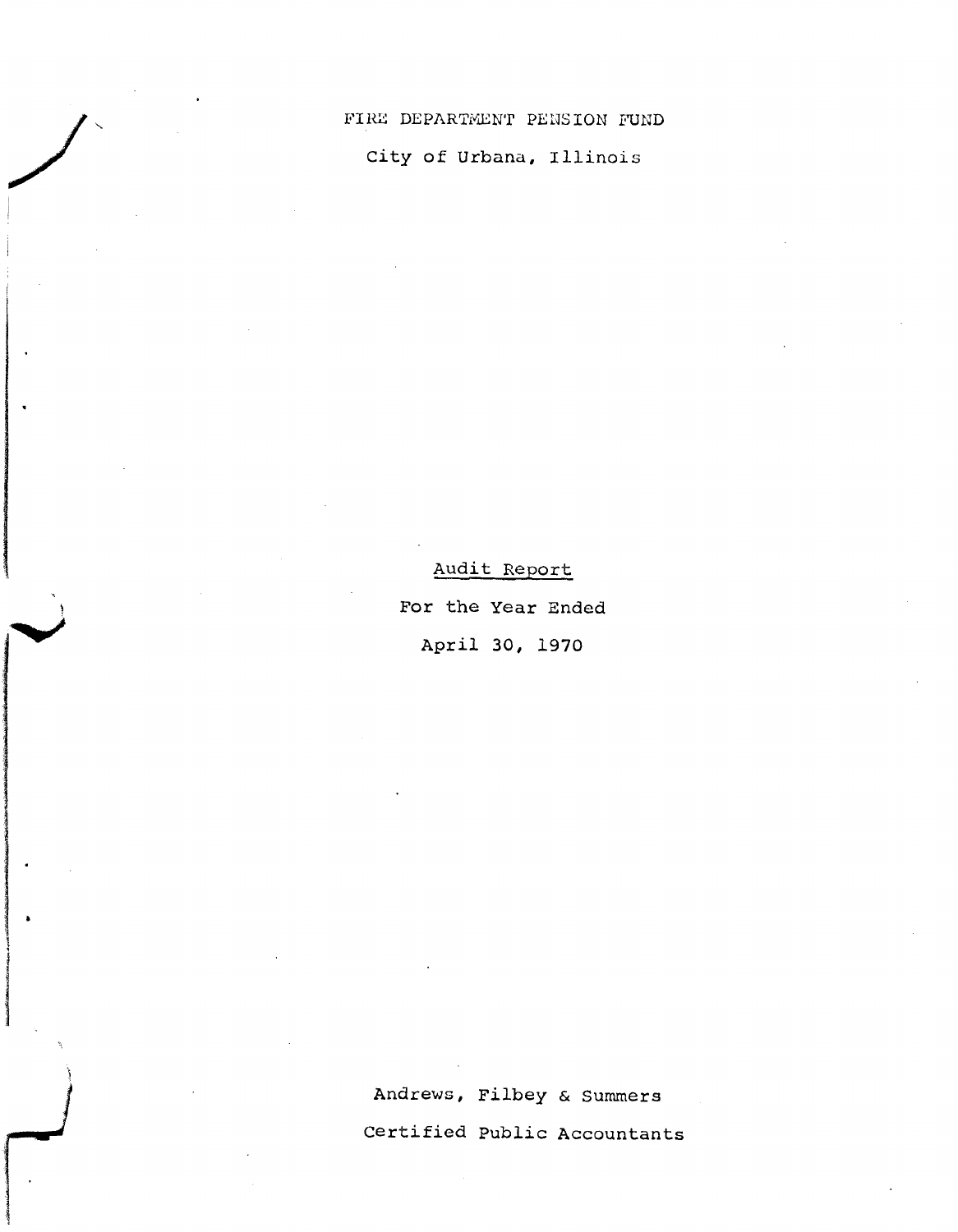# $\underline{C} \underline{O} \underline{N} \underline{T} \underline{E} \underline{N} \underline{T} \underline{S}$

 $\label{eq:2.1} \frac{1}{\sqrt{2}}\left(\frac{1}{\sqrt{2}}\right)^{2} \left(\frac{1}{\sqrt{2}}\right)^{2} \left(\frac{1}{\sqrt{2}}\right)^{2} \left(\frac{1}{\sqrt{2}}\right)^{2} \left(\frac{1}{\sqrt{2}}\right)^{2} \left(\frac{1}{\sqrt{2}}\right)^{2} \left(\frac{1}{\sqrt{2}}\right)^{2} \left(\frac{1}{\sqrt{2}}\right)^{2} \left(\frac{1}{\sqrt{2}}\right)^{2} \left(\frac{1}{\sqrt{2}}\right)^{2} \left(\frac{1}{\sqrt{2}}\right)^{2} \left(\$ 

 $\mathcal{A}^{\prime}$ 

|                                                                                                                                       | Page |
|---------------------------------------------------------------------------------------------------------------------------------------|------|
| Letter of Transmittal and Auditors'<br>Opinion                                                                                        | 3    |
| Comparative Statement of Financial Position<br>(Cash Basis) (Exhibit A) $\cdots$ $\cdots$ $\cdots$ $\cdots$                           | 4    |
| Comparative Statement of Revenue Receipts,<br>Expenditures and Fund Balance (Cash Basis)<br>$(Exhibit B) \ldots \ldots \ldots \ldots$ | 5.   |
| Comparative Statement of Cash Receipts and<br>Disbursements (Exhibit C)                                                               | 6    |
| Comments                                                                                                                              |      |

 $\bar{z}$ 

 $\sim$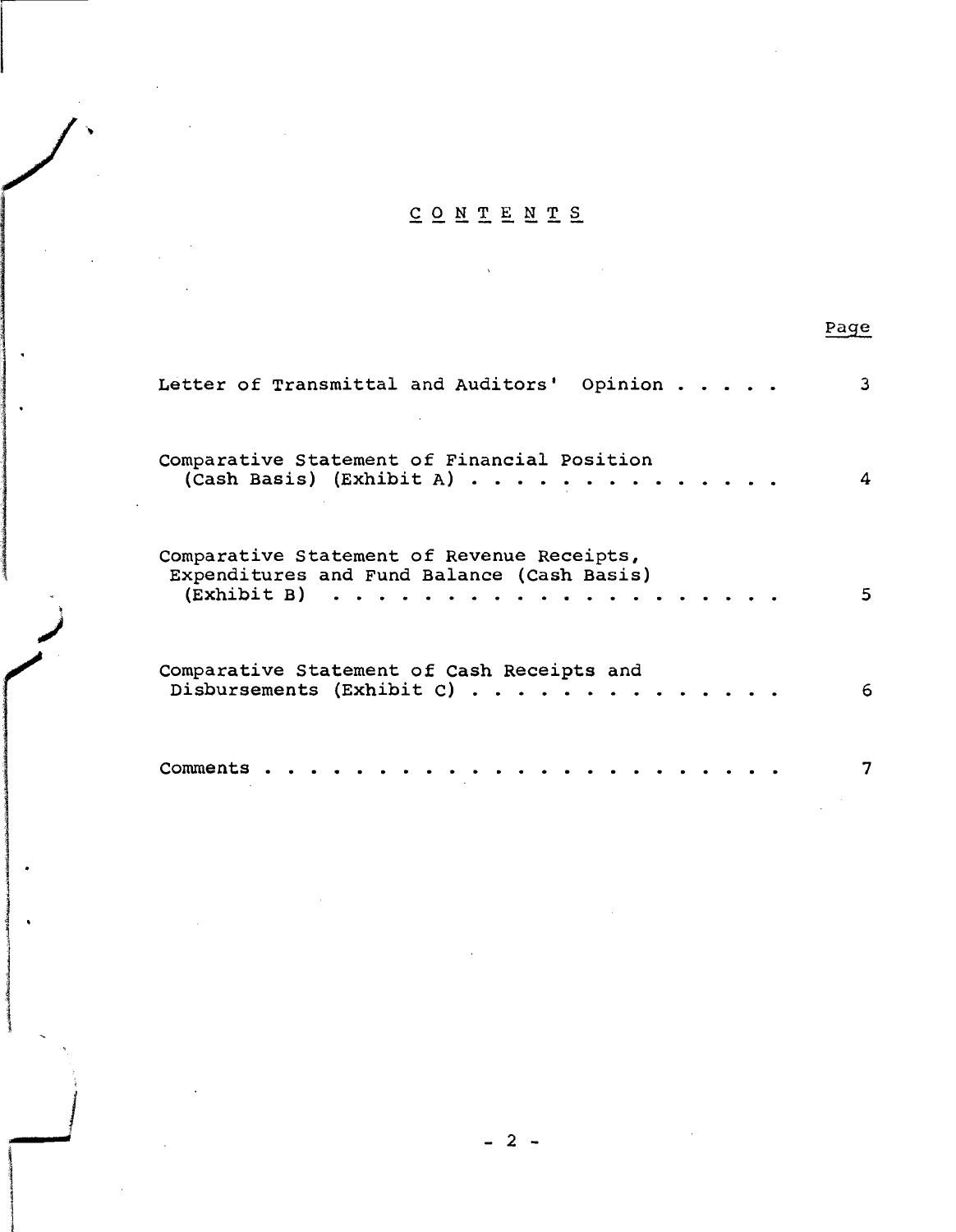## ANDREWS. FILBEY & SUMMERS

Certified Public Accountants

J. H. Andrews, C.P.A. N. V. Filbey, C.P.A. Warren D. Summers, C.P.A. Rex Abolt, C.P.A. Hugh B. Good, C.P.A.

Jomes R. Gillette, C.P.A. Ronold Kiddoo, C.P.A. Stanley A. Martin, C.P.A. John L. Riley, C.P.A. Annet H. Stone, C.P.A.

Champaign, Illinois 61820 507 South Second Street  $(217)$  356-8315

Urbana, Illinois 61801 202 Busey Bank Building  $(217)$  367-5429

Freeport, Illinois 61032 505 State Bank of Freeport Building  $(815)$  232-3931

Urbana, Illinois May 25, 1970

Board of Trustees Fire Department Pension Fund Urbana, Illinois

### Gentlemen:

We have examined the Statement of Financial Position (Cash Basis) of the Fire Department Pension Fund of Urbana, Illinois as of April 30, 1970, and the related Statement of Revenue Receipts, Expenditures and Fund Balances resulting from cash transactions for the year then ended. Our examination was made in accordance with generally accepted auditing standards and accordingly included such tests of the accounting records and such other auditing procedures as we considered necessary in the circumstances.

In our opinion, the accompanying statements present fairly the assets and fund balance of the Fire Department Pension Fund of Urbana, Illinois as of April 30, 1970 resulting from cash transactions, and the income collected and expenses disbursed during the year then ended, on a basis consistent with that of the preceding year.

Very truly yours,

Andrews, Filbey & Summers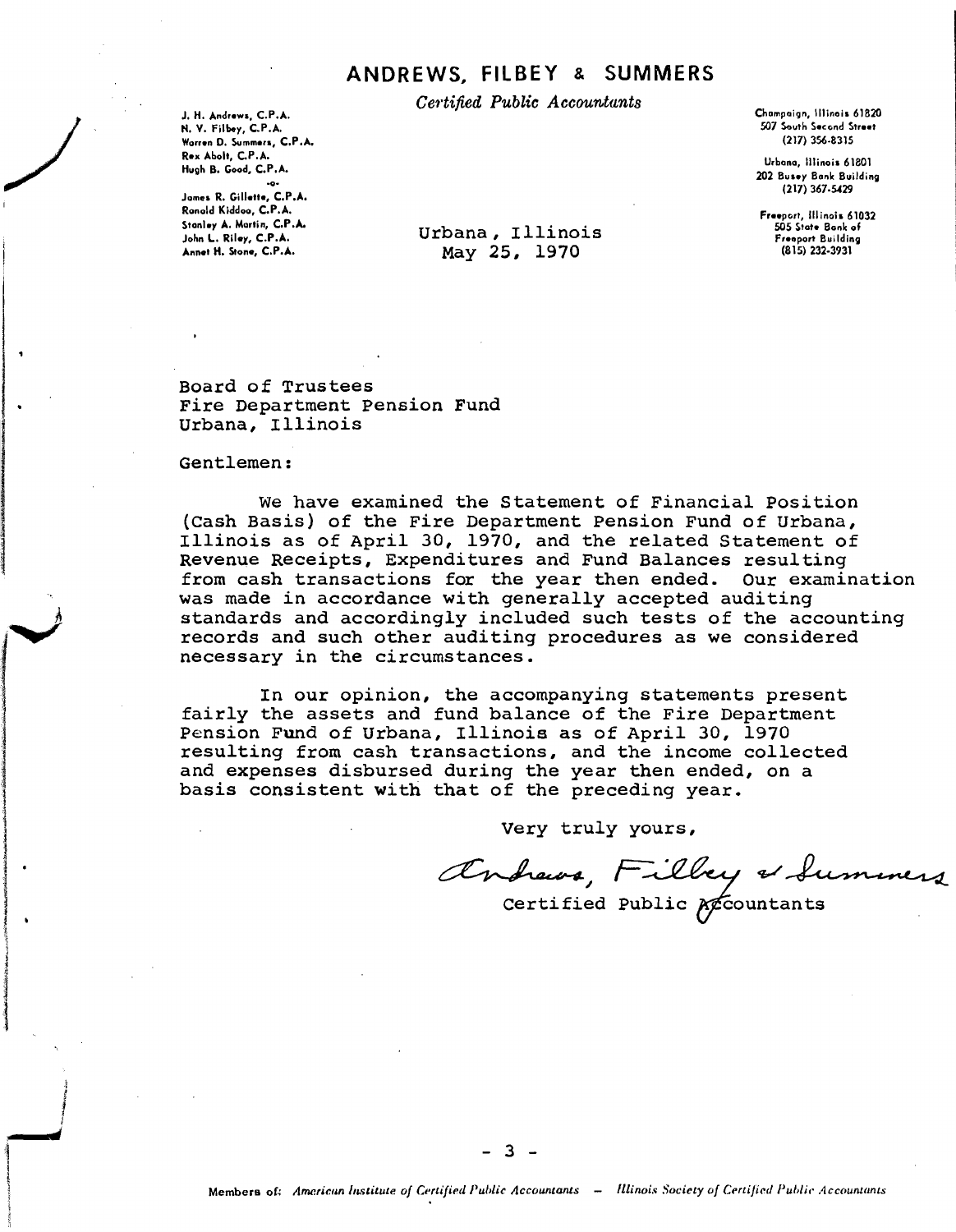## COMPARATIVE STATEMENT OF FINANCIAL POSITION (CASH BASIS)

Board of Trustees of the Fire Department Pension Fund Of the City of Urbana, Illinois

April 30, 1970 and April 30, 1969

### **ASSETS**

|                                                                                           | April 30,    |              | Increase       |  |
|-------------------------------------------------------------------------------------------|--------------|--------------|----------------|--|
|                                                                                           | 1970         | 1969         | (Decrease)     |  |
| Cash in Bank                                                                              | 563.91       | 1,199.41     | 635.50)<br>(\$ |  |
| Savings Account                                                                           | 1,053.54     | 1,759.52     | 705.98)        |  |
| Certificates of Deposit and<br>Shares in Savings and Loan<br>U. S. Government Securities, | 30,000,00    | 82,500.00    | 52,500.00)     |  |
| at cost                                                                                   | 121,506.55   | 41,898.72    | 79,607.83      |  |
| Stocks                                                                                    |              | 2,443.75     | 2,443.75)      |  |
| Total Assets                                                                              | \$153,124.00 | \$129,801.40 | 23,322.60      |  |

### LIABILITIES AND FUND BALANCE

| Statutory Reserve (See<br>Note 1)<br>Amount in Excess of |              | $$29,443.39$ $$29,443.39$ \$ | $\sim$ $-$  |
|----------------------------------------------------------|--------------|------------------------------|-------------|
| Reserve                                                  |              | $123,680.61$ $100,358.01$    | 23,322.60   |
| Total Fund Balance                                       | \$153,124.00 | \$129,801.40                 | \$23,322.60 |

### Notes:

• i<br>in the state of

<sup>f</sup> **-....".**

- 1. The Statutory Reserve is not an actuaria11y determined figure nor is it intended to represent one.
- 2. The principal asset not listed is taxes receivable collectible during the next fiscal year .

- 4 -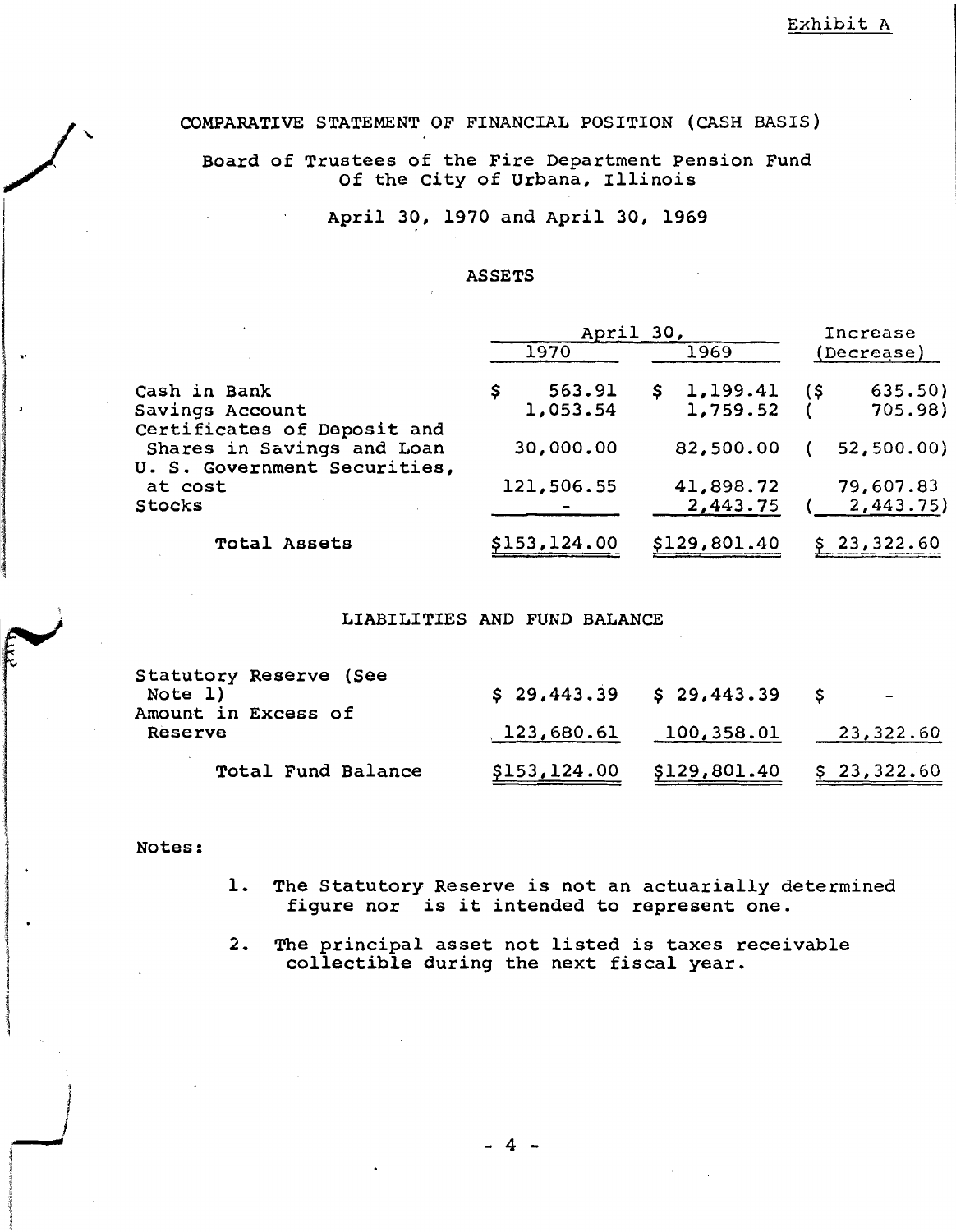COMPARATIVE STATEMENT OF REVENUE RECEIPTS, EXPENDITURES AND FUND BALANCES (CASH BASIS)

Board of Trustees of the Fire Department Pension Fund<br>Of the City of Urbana, Illinois

For the Years Ended April 30, 1970 and April 30, 1969

|                                                          | Year Ended<br>April 30 |                   |  | Increase     |     |             |
|----------------------------------------------------------|------------------------|-------------------|--|--------------|-----|-------------|
|                                                          |                        | 1970              |  | 1969         |     | (Decrease)  |
| Revenue Receipts                                         |                        |                   |  |              |     |             |
| Taxes                                                    |                        | \$24,517.92       |  | \$25,583.64  | (s) | 1,065.72)   |
| Licenses                                                 |                        | 374.48            |  | 348.94       |     | 25.54       |
| Salary Deductions<br>Interest on U. S. Bonds             |                        | 12,998.77         |  | 10,437.89    |     | 2,560.88    |
| and Notes                                                |                        | 2,818.43          |  | 1,867.50     |     | 950.93      |
| Interest on Building and<br>Loan Shares and Certificates |                        |                   |  |              |     |             |
| of Deposit                                               |                        | 4,429.02          |  | 3,857.95     |     | 571.07      |
| Dividends on Stocks                                      |                        |                   |  | 224.00       |     | 224.00)     |
| Interest on Savings Account                              |                        | 53.70             |  | 85.07        |     | 31.37)      |
| Gain on Sale of Stocks                                   |                        | 6,719.25          |  |              |     | 6,719.25    |
| Total Revenue                                            |                        | <u>51</u> ,911.57 |  | 42,404.99    |     | 9,506.58    |
| Expenditures                                             |                        |                   |  |              |     |             |
| Pensions Paid                                            |                        | 24,097.20         |  | 24,097.20    |     |             |
| Auditing Expense                                         |                        | 220.00            |  | 240.00       |     | 20.00)      |
| Bank Fees and Miscellaneous                              |                        | 74.88             |  | 20.19        |     | 54.69       |
| Refunds to Participants                                  |                        | 4,087.39          |  | 3,433.64     |     | 653.75      |
| Medical Expense (Net)                                    |                        | 109.50            |  | 401.75       |     | 292.25)     |
| Total Expenditures                                       |                        | 28,588.97         |  | 28, 192. 78  |     | 396.19      |
| Excess of Revenue Over<br>Expenditures                   |                        | 23,322.60         |  | 14, 212. 21  |     | 9,110.39    |
| Fund Balance At Beginning<br>of Year                     |                        | 129,801.40        |  | 115,589.19   |     | 14, 212. 21 |
| Fund Balance at End of<br>Year                           |                        | \$153,124.00      |  | \$129,801.40 |     | \$23,322.60 |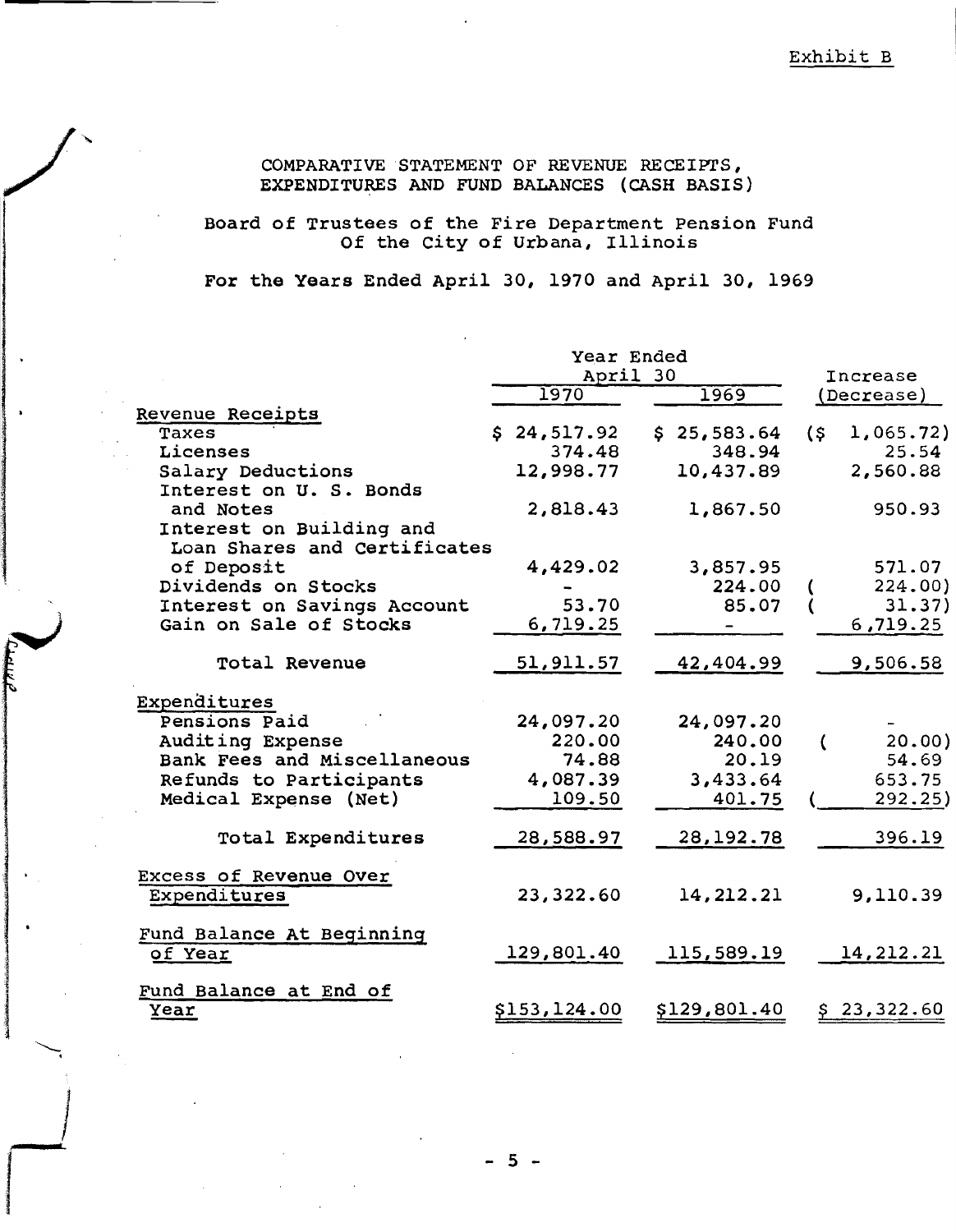## COMPARATIVE STATEMENT OF CASH RECEIPTS AND DISBURSEMENTS

# Board of Trustees of the Fire Department Pension Fund of the City of Urbana, Illinois

## For the Years Ended April 30, 1970 and April 30, 1969

|                                                                            | Year Ended April 30    |                          |  |  |
|----------------------------------------------------------------------------|------------------------|--------------------------|--|--|
|                                                                            | 1970                   | 1969                     |  |  |
| Cash in Bank, Beginning of Year                                            | \$1,199.41             | \$1,572.27               |  |  |
| Receipts                                                                   |                        |                          |  |  |
| Total Revenue Receipts (See<br>Exhibit B)<br>Less Interest Income Credited | 51,911.57              | 42,404.99                |  |  |
| Directly to Investments                                                    | 1,087.95)              | 85.07)                   |  |  |
| Net Received in Checking Account                                           | 50,823.62              | 42,319.92                |  |  |
| Savings Shares Liquidated                                                  | 56, 543. 75            | 58,000.00                |  |  |
| Total Receipts                                                             | 107,367.37             | 100,319.92               |  |  |
| Total Cash to be Accounted For                                             | 108,566.78             | [101, 892.19]            |  |  |
| Disbursements                                                              |                        |                          |  |  |
| Expenditures for Pensions, etc.<br>(See Exhibit B)<br>Investments Acquired | 28,588.97<br>79,413.90 | 28, 192. 78<br>72,500.00 |  |  |
| Total Disbursements                                                        | 180,002.87             | 100,692.78               |  |  |
| Cash in Bank, End of Year                                                  | 563.91                 | 1,199.41                 |  |  |

j ,